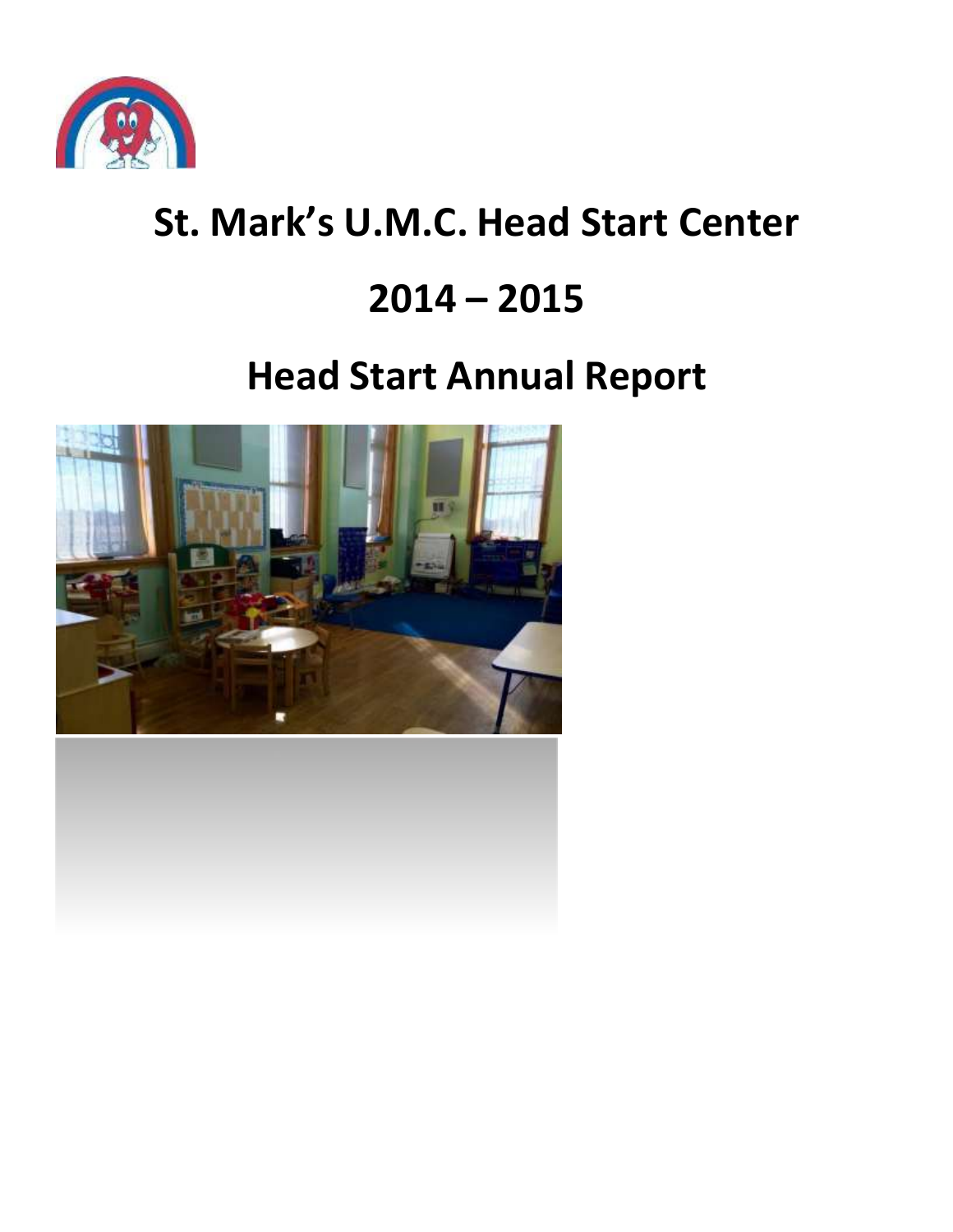#### **Our Mission**

St. Mark's Head Start Center's mission; is to always positively and comprehensively serve the education, health and social developmental needs of New York City's children and their families thereby maximizing logical thinking, creativity, independence, and ethical behavior.

#### **Program Description**

Since 1982 St. Mark's Head Start Center has operated in the Flatbush community. Over the years the program has expanded to include a second site in the Brownville section of Brooklyn. The two sites serve 244 children in 15 classrooms. Each classroom has a Head Teacher approved by the New York City Department of Health and Mental Hygiene, one Teacher Assistant and one Teacher Aide (in the Universal Pre-Kindergarten Classrooms only).

Children with Special Needs are included in all of the classrooms, where they participate in all activities. In addition, on each site at least one classroom is designated as inclusive, a setting where 50% of the children have IEPs.

Annually the program completes a Self-Assessment, Program Information Report, updated Service Plans and a School Readiness assessment.

### **Funding and Budgets**

Funding

for year July 1, 2014 to June 30, 2015

| <b>Funding Sources</b>             | <b>Amount</b> |  |  |  |
|------------------------------------|---------------|--|--|--|
| <b>Administration For Children</b> |               |  |  |  |
| Services                           | 3,036,238     |  |  |  |
| Universal Pre-Kindergarten         | 980,381       |  |  |  |
| Child and Adult Care Food          |               |  |  |  |
| Program                            | 233,609       |  |  |  |
| Other                              | 16,885        |  |  |  |
| <b>Total Funding</b>               | 4,267,113     |  |  |  |

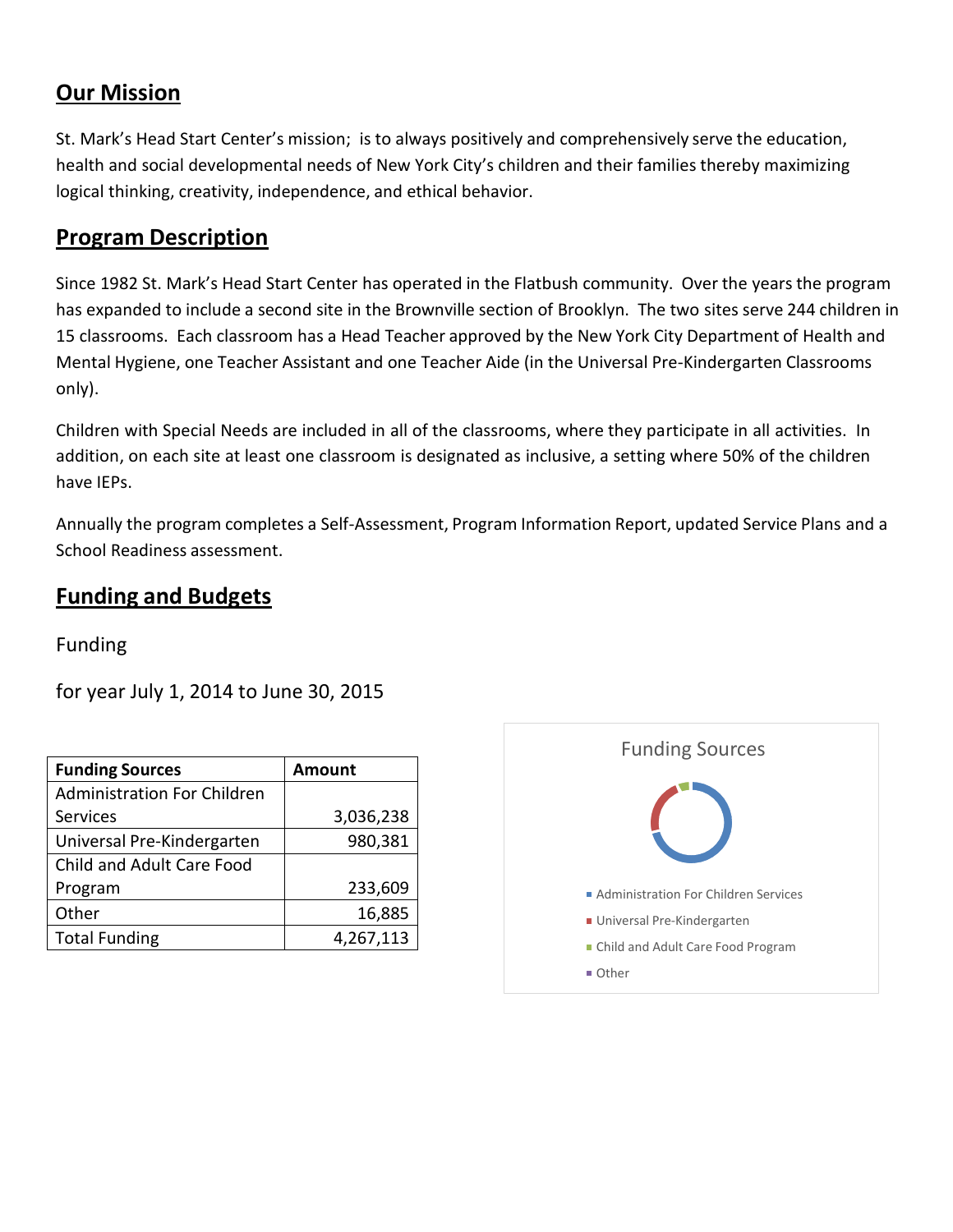## Expenditures

For July 1, 2014 to June 30, 2015

| <b>EXPENDITURES</b>      |               |
|--------------------------|---------------|
| <b>EXPENSE CATEGORY</b>  | <b>AMOUNT</b> |
| PERSONNEL COSTS          | 3,079,405     |
| <b>SUPPLIES</b>          | 460,504       |
| <b>FACILITIES COST</b>   | 516,205       |
| <b>HEALTH AND SAFFTY</b> | 74,317        |
| OTHER COSTS              | 136,682       |
| <b>GRAND TOTAL</b>       | 4,267,113     |



### **Proposed Budget**

### **For July 1, 2015 to June 30, 2016**

| Categories                                  | <b>Head start</b> |              | <b>UPK</b> |            | <b>CACFP</b> |                          | total budget |              |
|---------------------------------------------|-------------------|--------------|------------|------------|--------------|--------------------------|--------------|--------------|
| Personnel                                   |                   | 2,382,379.00 | Ś          | 641,921.00 |              | 31,446.00                | S.           | 3,055,746.00 |
| <b>Facility</b>                             |                   | 350,744.00   |            | 196,773.00 |              | $\overline{\phantom{0}}$ |              | 547,517.00   |
| <b>Supplies &amp; Equipment</b>             |                   | 152,892.00   |            | 80,715.00  | ၭ            |                          |              | 233,607.00   |
| <b>Training</b>                             |                   | 27,015.00    |            | 4,458.00   |              | -                        |              | 31,473.00    |
| <b>Other Than Personnel Services (OTPS)</b> |                   | 43,376.00    |            | 28,946.00  |              | 191,554.00               |              | 263,876.00   |
| <b>Grand total</b>                          |                   | 2,956,406.00 |            | 952,813.00 |              | 223,000.00               | Ś            | 4,132,219.00 |

# **Audits and Reviews**

The December 2014 Environmental Health and Safety Federal Monitoring review revealed the following issues which have since been resolved:

- 1) **Deficiency**: Facilities, materials and equipment are not free of hazards that may cause harm to children, families or staff [1304.53(a)(10)(viii)] Toilet seat had a chip in the enamel. **Resolution**: Toilet seat was replaced. To avoid any recurrence, staff completes daily health and safety checklists for each classroom.
- 2) **Concern**: Prescribed medications are not in original containers with original prescription labels. [1304.22(c)(1-4)] Asthma inhaler was not in the original box. **Resolution**: Revised policy, Asthma inhalers are no longer accepted without the original packaging.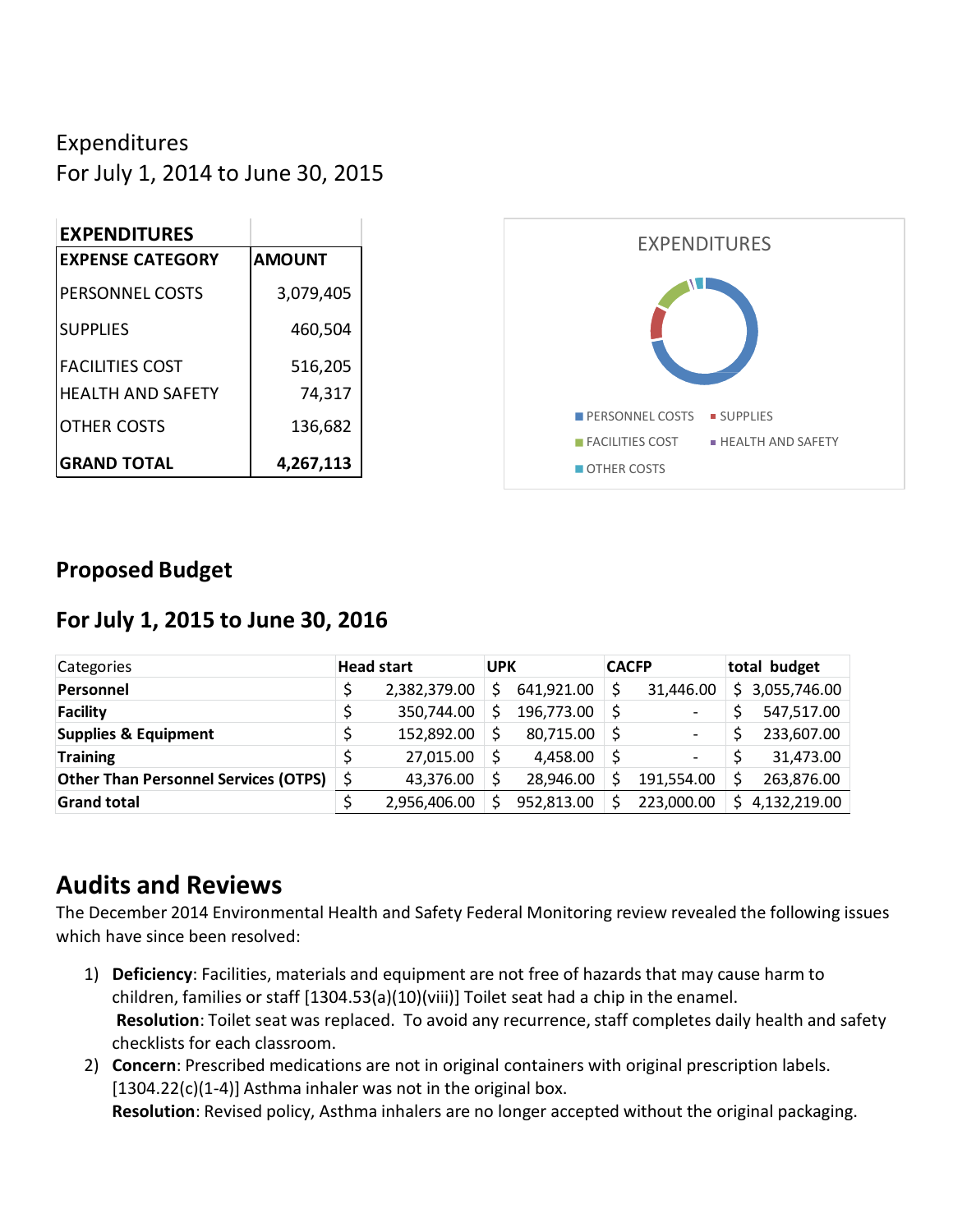- 3) **Deficiency**: The classroom does not provide 35 square feet of usable indoor space per child. [1304.53(a)(5)] Classroom was too small for 14 children. **Resolution**: Class size reduced to 13 children; funded enrollment reduced from 145 to 144 children.
- 4) **Immediate Deficiency**: CITED TWICE The heating and cooling system is not designated to prevent injury to children and adults [1304.53(A)(10)(i)] Radiator cover was metal and too hot. **Resolution**: All radiator covers throughout the center were replaced with wooden covers.

The most recent audit issued an unqualified opinion.

## **Eligibility and Enrollment**

| The total number of children and families served: 264 |                  |     |
|-------------------------------------------------------|------------------|-----|
| The average monthly enrollment:                       | 260 children 98% |     |
| Percentage of Eligible children served:               |                  | 90% |

## **Health and Dental Services**

All children enrolled must have completed annual physical exam prior to entry. In addition, all children must have dental exams within the first 90 days of enrollment. Each child's health is critical in their development and readiness to learn.

| Percentage of enrolled children that had medical exams:        | 100% |
|----------------------------------------------------------------|------|
| Percentage of enrolled children that had dental exams:         | 100% |
| Percentage of children who required follow-up dental treatment | 7%   |

# **Parent Involvement Activities**

Parent involvement is an integral part of closing the achievement gap. Parents are encouraged to read to their child with free books distributed each month through partnerships with organizations.

Parents are made to feel welcome and many opportunities for involvement are provided. These include volunteering, participation in Parent Policy Committee and Program Governance, Health Advisory Committee, and School Readiness Committee.

Employees build partnerships with parents and help them to develop goals, encouraging them to participate in and attend center events. Parents attend field trips, home visits, parent teacher conferences, multiculturalism and food tasting, Mother's day and Father's day events, harvest festival and winter wonderland celebration to name a few.

Many workshops are offered to parents, including pedestrian safety, nutrition, transitioning to kindergarten, Early Childhood development, mental health, child abuse and maltreatment, domestic violence, asthma and allergy.

Parents are provided with a parents' room to hold meetings, workshops and to socialize. In addition, computers are provided for parent use.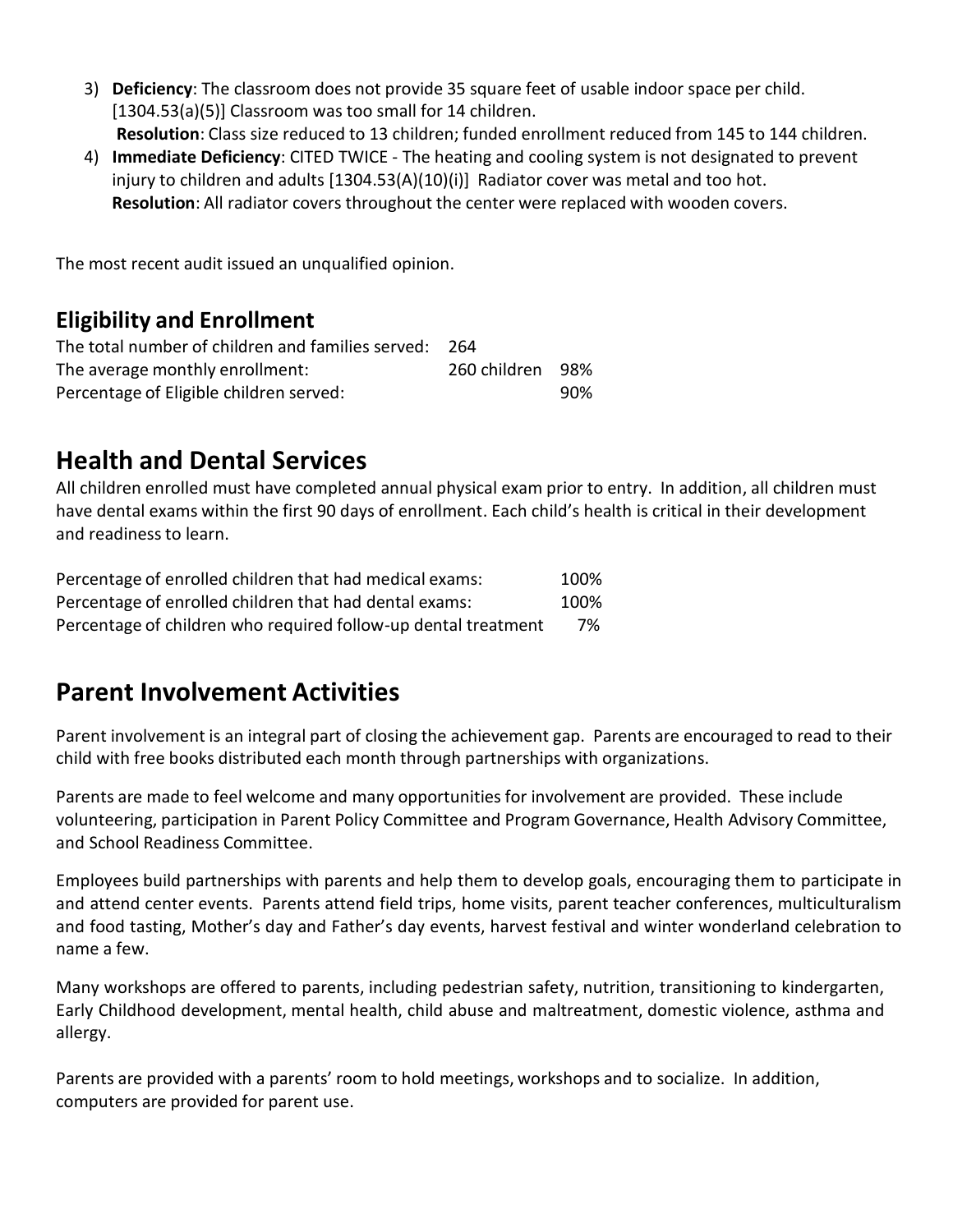# **Preparing Children for Kindergarten**

#### **Curriculum**

St. Mark's uses Creative Curriculum to establish a framework of child development. Teachers' continuous training, and parent involvement provide a high quality early childhood experiences. Creative Curriculum is a scientifically based and developmentally appropriate curriculum. It "offers teachers the guidance, support, and freedom to be creative and responsive to children" Creative Curriculum encourages planning, child specific goals and on-going assessment.

#### **School Readiness**

St. Mark's School Readiness Plan outlines the necessary components to prepare children for kindergarten. This includes a School Readiness Team that sets and review school readiness goals.

#### **School Readiness Team**

A team of staff, parents, community partners and Board members make up the School Readinessteam. At the beginning of the school year, the team meetsto review and revise the goals. They meet each quarter to review the results of the latest assessments and evaluate what changes teaching staff may need to make in order to improve the results.

#### **School Readiness Goals**

- *1. Cognition and General Knowledge:*
	- *a) Mathematics:*

Children will understand measure and concepts such as "longer/shorter" and "heavier/lighter". Children will understand and intentionally manipulate quantities.

Children will describe and compare features of objects and shapes.

Children will demonstrate an awareness of spatial relationships, patterns, and sequences.

b) *Science*:

Children will demonstrate basic use of scientific method and basic conceptual knowledge of the natural and physical world.

Children will demonstrate the ability to think through problems and apply strategiesfor solving them.

*c) Social Studies:*

Children will demonstrate an understanding of one's relationship to the family and the community, roles in the family and community and will demonstrate respect for diversity.

*2. Physical Development and Health:*

Children will demonstrate an understanding of safe and healthy habits. Children will demonstrate appropriate gross motor skills and fine motor skills in a variety of settings.

*3. Approaches to Learning:*

Children will cooperate with peers to extend play and solve problems. Children will demonstrate persistence in play, activities, and problem solving.